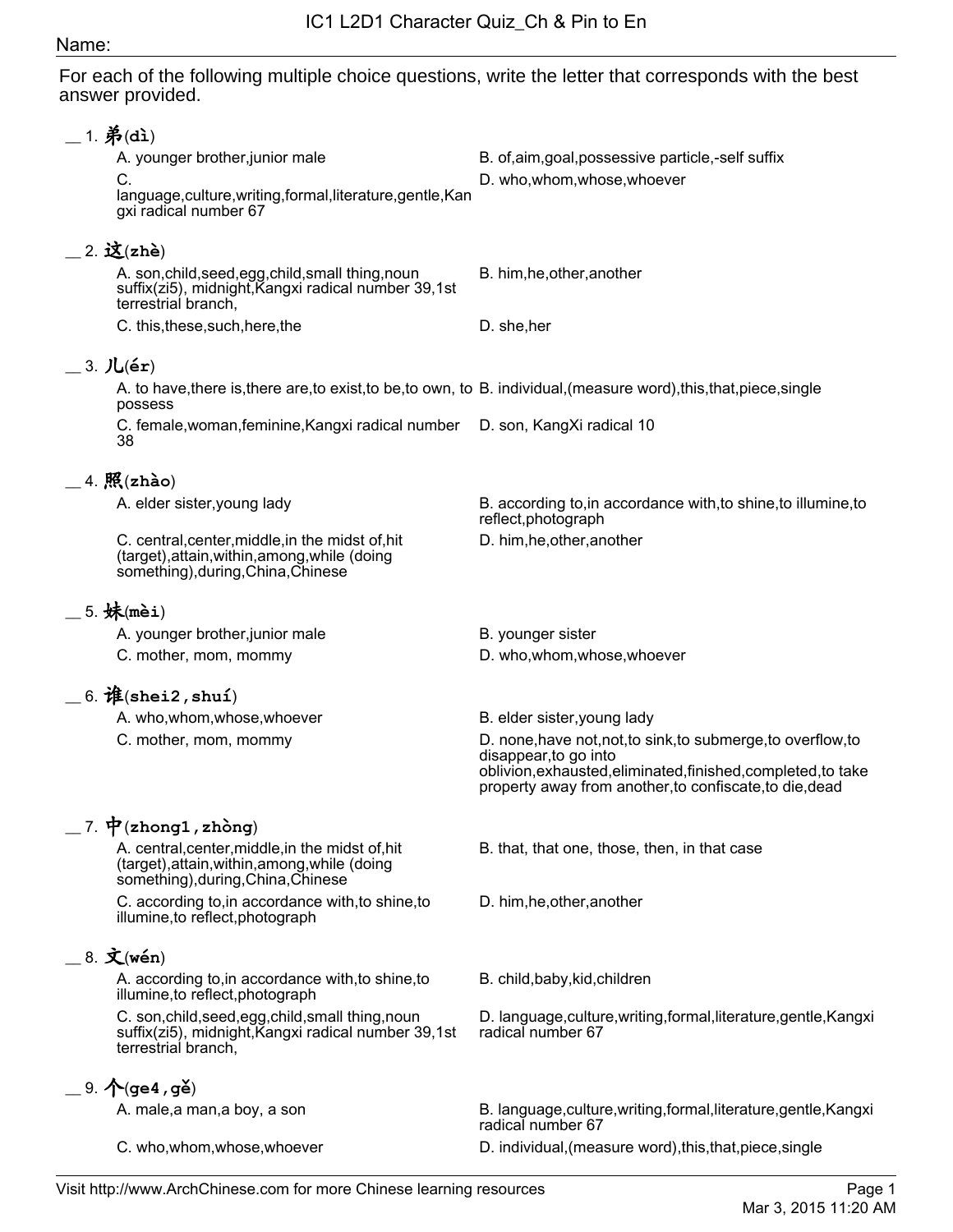## Name:

| $10.$ 爸 (bà)                                                                                                                     |                                                                                                                                                                                                                    |
|----------------------------------------------------------------------------------------------------------------------------------|--------------------------------------------------------------------------------------------------------------------------------------------------------------------------------------------------------------------|
| A. high, tall, lofty, elevated, Kangxi radical 189                                                                               | B. male, a man, a boy, a son                                                                                                                                                                                       |
| C. son, child, seed, egg, child, small thing, noun<br>suffix(zi5), midnight, Kangxi radical number 39,1st<br>terrestrial branch, | D. father, dad, pa, papa                                                                                                                                                                                           |
| $\_$ 11. 姐(jiě)                                                                                                                  |                                                                                                                                                                                                                    |
| A. son, KangXi radical 10                                                                                                        | B. elder sister, young lady                                                                                                                                                                                        |
| C. male, a man, a boy, a son                                                                                                     | D. who, whom, whose, whoever                                                                                                                                                                                       |
|                                                                                                                                  |                                                                                                                                                                                                                    |
| $-12.$ $\frac{12}{3}$ (nán)                                                                                                      |                                                                                                                                                                                                                    |
| A. of, aim, goal, possessive particle,-self suffix                                                                               | B. language, culture, writing, formal, literature, gentle, Kangxi<br>radical number 67                                                                                                                             |
| C. female, woman, feminine, Kangxi radical number<br>38                                                                          | D. male, a man, a boy, a son                                                                                                                                                                                       |
| $\_$ 13. 妈(mā)                                                                                                                   |                                                                                                                                                                                                                    |
| A. mother, mom, mommy                                                                                                            | B. this, these, such, here, the                                                                                                                                                                                    |
| C. high,tall,lofty,elevated,Kangxi radical 189                                                                                   | D. none, have not, not, to sink, to submerge, to overflow, to<br>disappear, to go into<br>oblivion, exhausted, eliminated, finished, completed, to take<br>property away from another, to confiscate, to die, dead |
| __ 14. 他(tā)                                                                                                                     |                                                                                                                                                                                                                    |
| A. him, he, other, another                                                                                                       | B. elder sister, young lady                                                                                                                                                                                        |
| C. male, a man, a boy, a son                                                                                                     | D. child, baby, kid, children                                                                                                                                                                                      |
| $=$ 15. 哥(gē)                                                                                                                    |                                                                                                                                                                                                                    |
| A. mother, mom, mommy                                                                                                            | B. male, a man, a boy, a son                                                                                                                                                                                       |
| C. who, whom, whose, whoever                                                                                                     | D. elder brother                                                                                                                                                                                                   |
|                                                                                                                                  |                                                                                                                                                                                                                    |
| $\_$ 16. 孩(hái)                                                                                                                  |                                                                                                                                                                                                                    |
| A. child, baby, kid, children                                                                                                    | B. younger sister                                                                                                                                                                                                  |
| C. high,tall,lofty,elevated, Kangxi radical 189                                                                                  | D. son, child, seed, egg, child, small thing, noun suffix(zi5),<br>midnight, Kangxi radical number 39,1st terrestrial branch,                                                                                      |
| $-17.$ 有(yǒu)                                                                                                                    |                                                                                                                                                                                                                    |
| A. younger brother, junior male                                                                                                  | B. younger sister                                                                                                                                                                                                  |
| C. him, he, other, another                                                                                                       | D. to have, there is, there are, to exist, to be, to own, to<br>possess                                                                                                                                            |
| $\_$ 18. $\rm \hbox{\AA}$ (na4,na3,na1,nèi)                                                                                      |                                                                                                                                                                                                                    |
| A. that, that one, those, then, in that case                                                                                     | B. slice, splinter, strip, piece, Kang Xi radical number 91                                                                                                                                                        |
| C. mother, mom, mommy                                                                                                            | D. child, baby, kid, children                                                                                                                                                                                      |
|                                                                                                                                  |                                                                                                                                                                                                                    |
| $-19. \n\bm{\mathcal{K}}$ (da4, dài)                                                                                             |                                                                                                                                                                                                                    |
| A. this, these, such, here, the                                                                                                  | B. central, center, middle, in the midst of, hit<br>(target), attain, within, among, while (doing<br>something), during, China, Chinese                                                                            |
| C.                                                                                                                               | D. who, whom, whose, whoever                                                                                                                                                                                       |
| big, huge, large, major, great, wide, vast, deep, oldest, el<br>dest, Kangxi radical number 37                                   |                                                                                                                                                                                                                    |